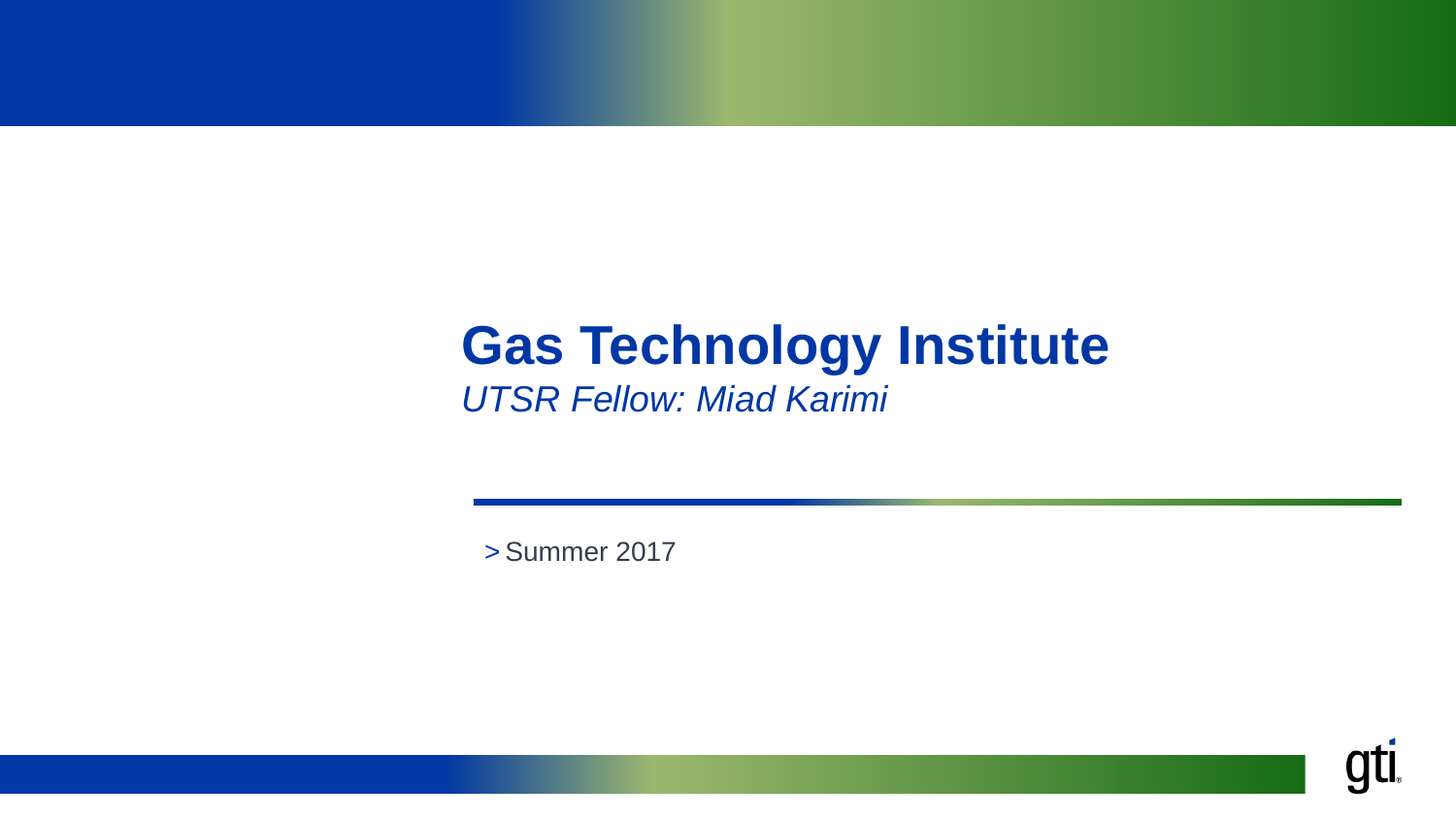### **About the Fellow**

- Graduated from Georgia Institute of Technology with BS in Aerospace Engineering, May 2014
- Enrolled in 3rd year of PhD in Aerospace Engineering at Georgia Institute of Technology
- Areas of interest: Combustion kinetics, aerodynamics and optical diagnostics in reacting flows
- Current research project: Shock-driven autoignition delay of oxy-combustion http://www.comblab.gatech.edu/

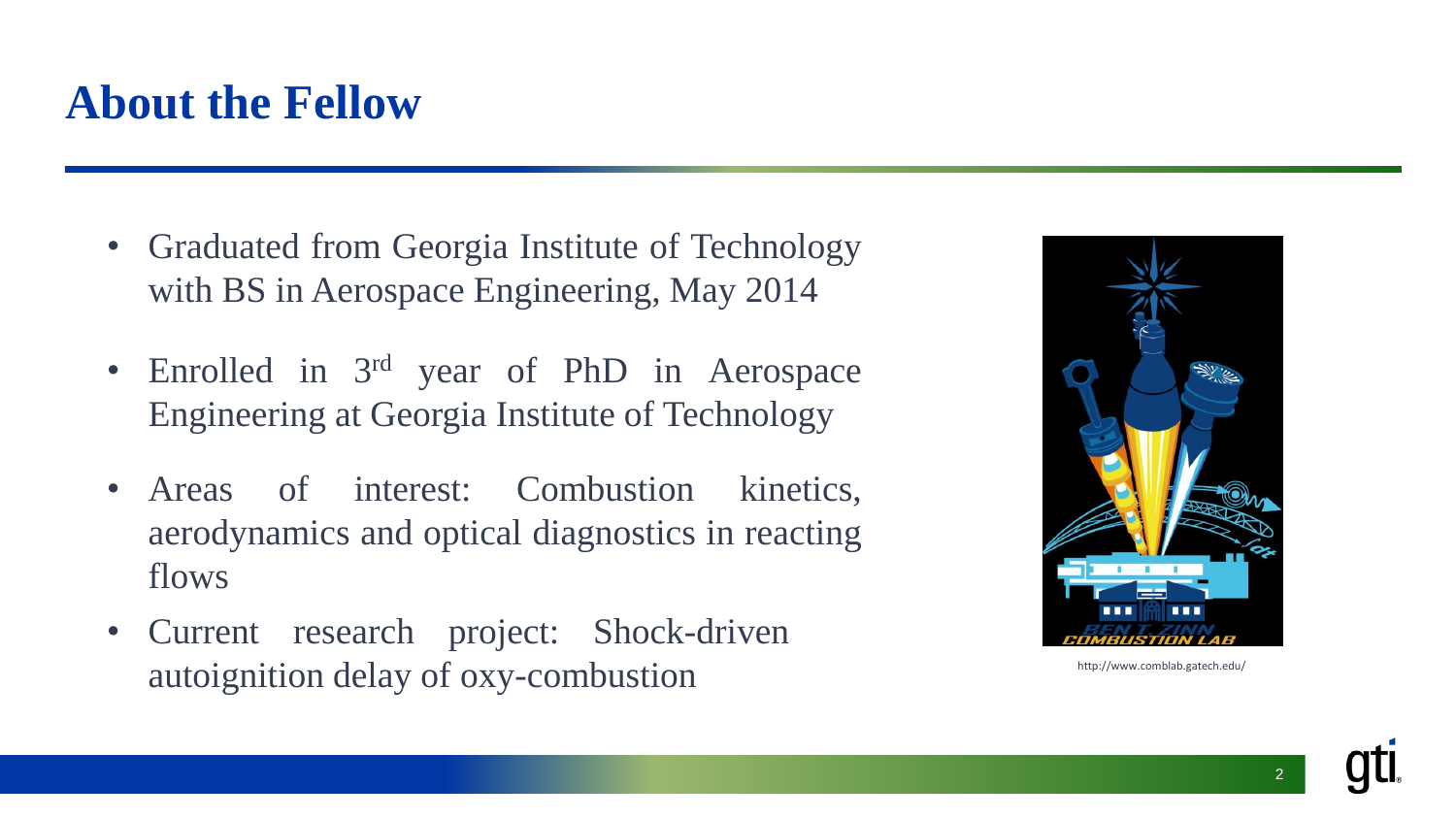**Low Reynolds number heat transfer coefficient experiment**

#### **Tasks overview:**

- $\triangleright$  Experimental setup schematic
- $\triangleright$  Preliminary heat exchanger sizing calculations
- $\triangleright$  Development of the experimental facility
- $\triangleright$  Preliminary exhaust duct sizing of the test article

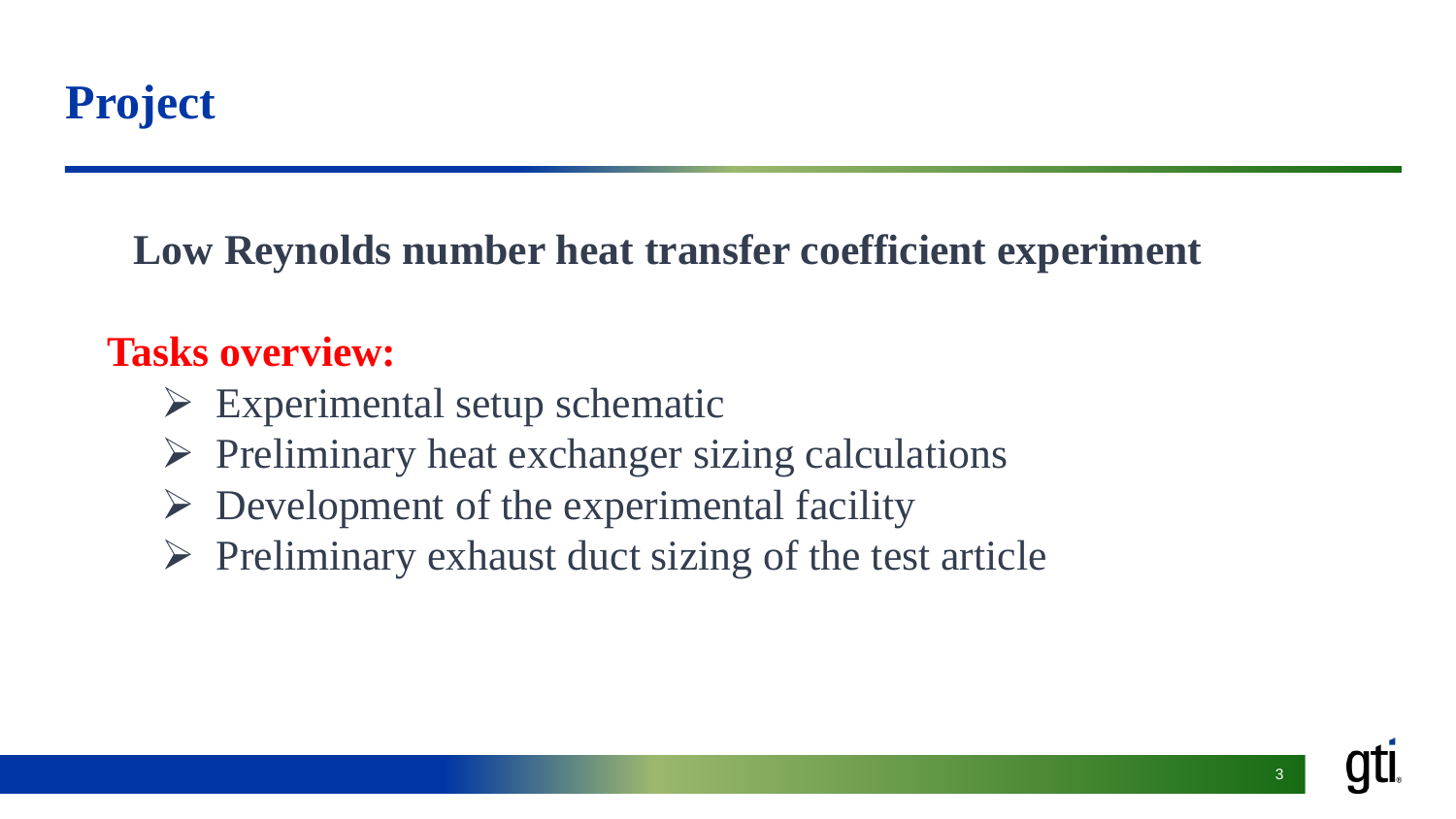# **Experimental setup schematic**

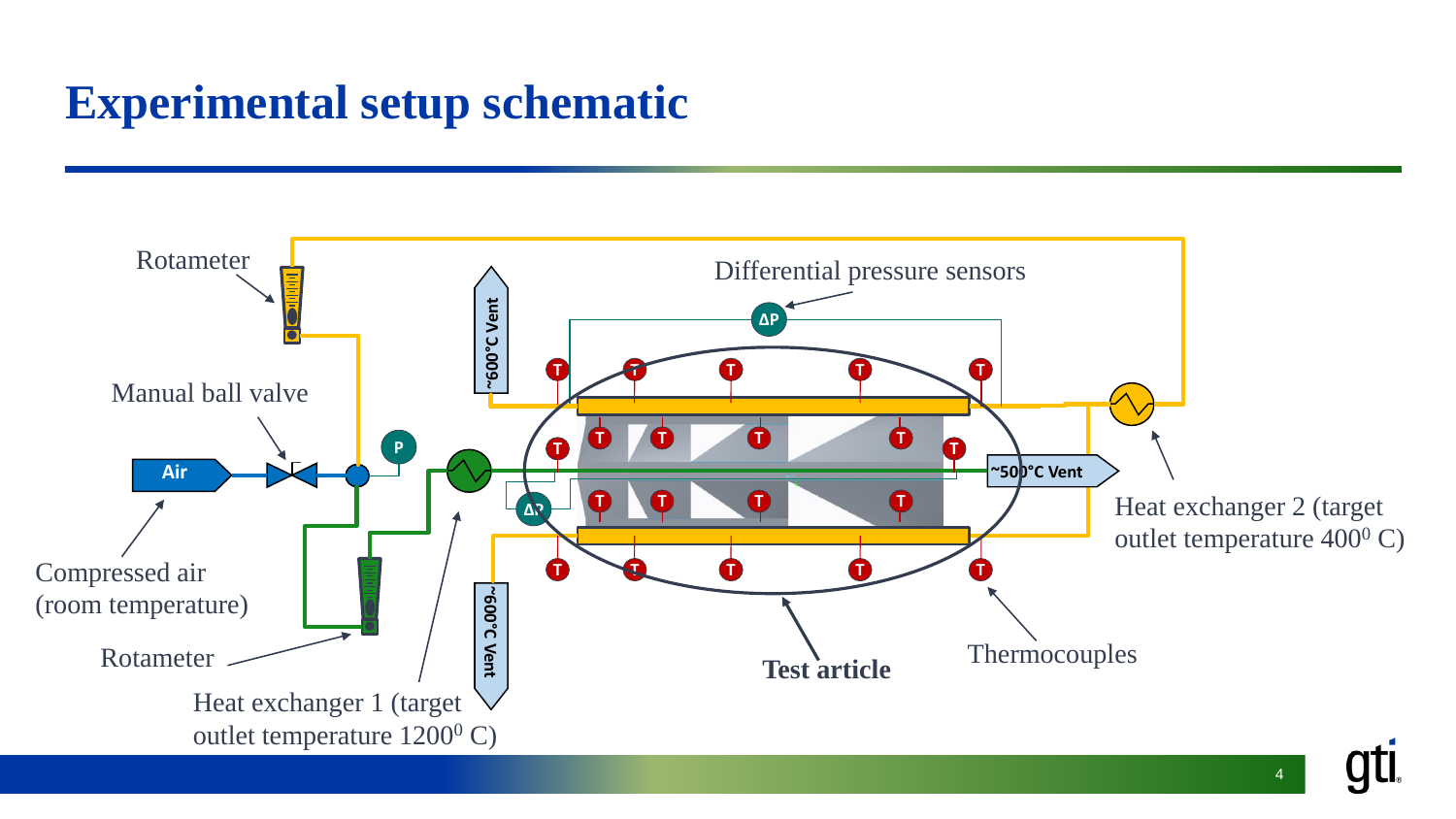#### **Preliminary heat exchanger sizing calculations (I)**

T1=300 K T2=1500K  $Q = mc_p\Delta T$  $Q=$  $0.680 kg$  $\frac{1}{hr}$  (1.005) KJ  $\left(\frac{1200K}{kgK}\right)(1200K) = 0.3KW$  $Q = A U \Delta T_m$  $\Delta T_m$ =  $\Delta T$  $\ln(\Delta T)$  $= 1122.54K$ Required surface area

• Heat exchanger 1 sizing:



The required area needs to be validated experimentally and the heat exchanger for this test should be capable of having at most 82.2 in<sup>2</sup> surface area. ½" diameter tube is recommended considering the overall length of the heat exchanger assigned to the project.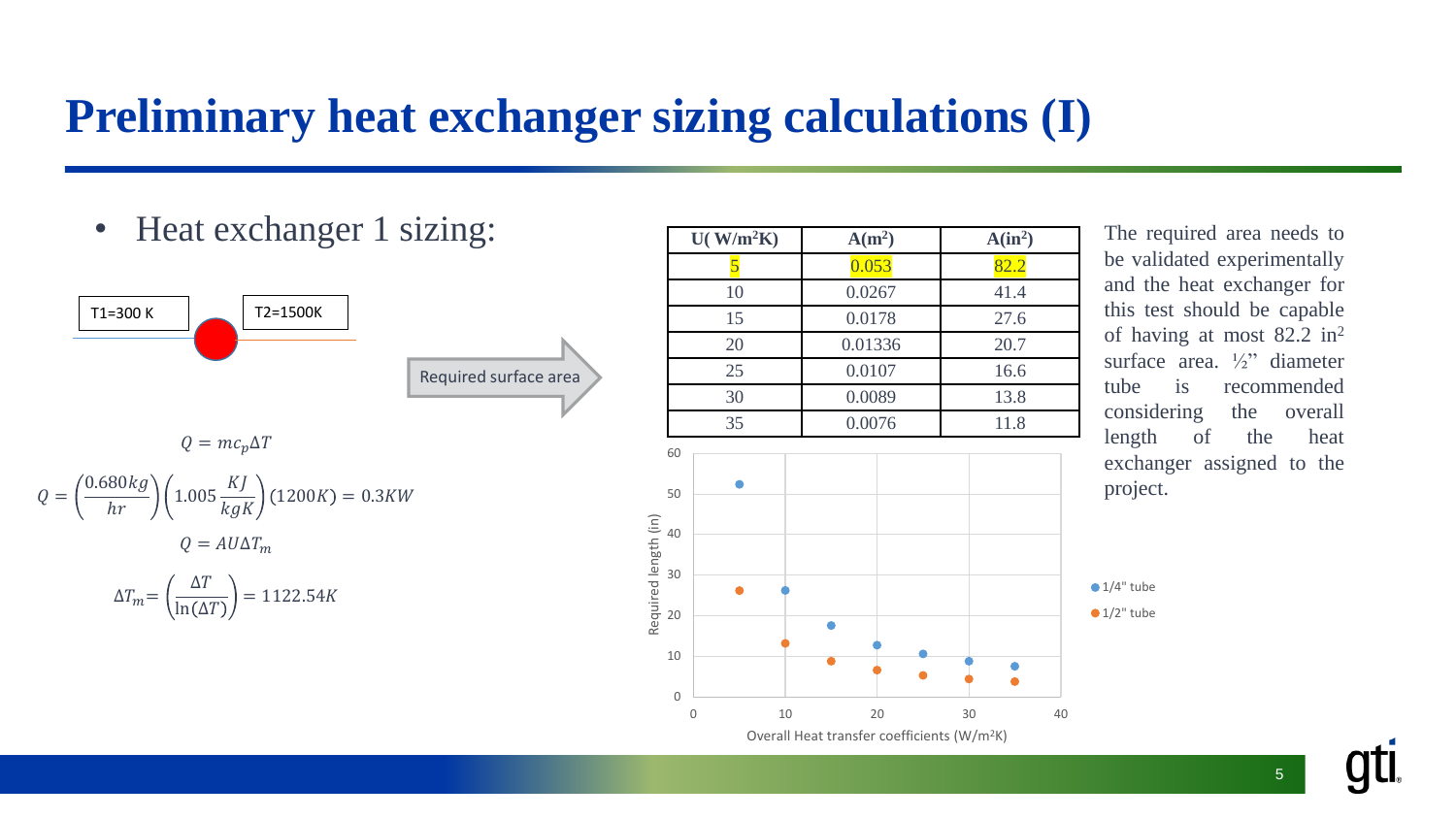#### **Preliminary heat exchanger sizing calculations (II)**



The required area needs to be validated experimentally and the heat exchanger for this test should be capable of having at most 65.1 in<sup>2</sup> surface area. However, due to the length of the heat exchanger assigned to the project the validation can only be done for maximum of  $32.7$  in<sup>2</sup>.  $\frac{1}{2}$  diameter tube is recommended due to length limitations.

 $\bigcirc$  1/4" tube

 $\bullet$  1/2" tube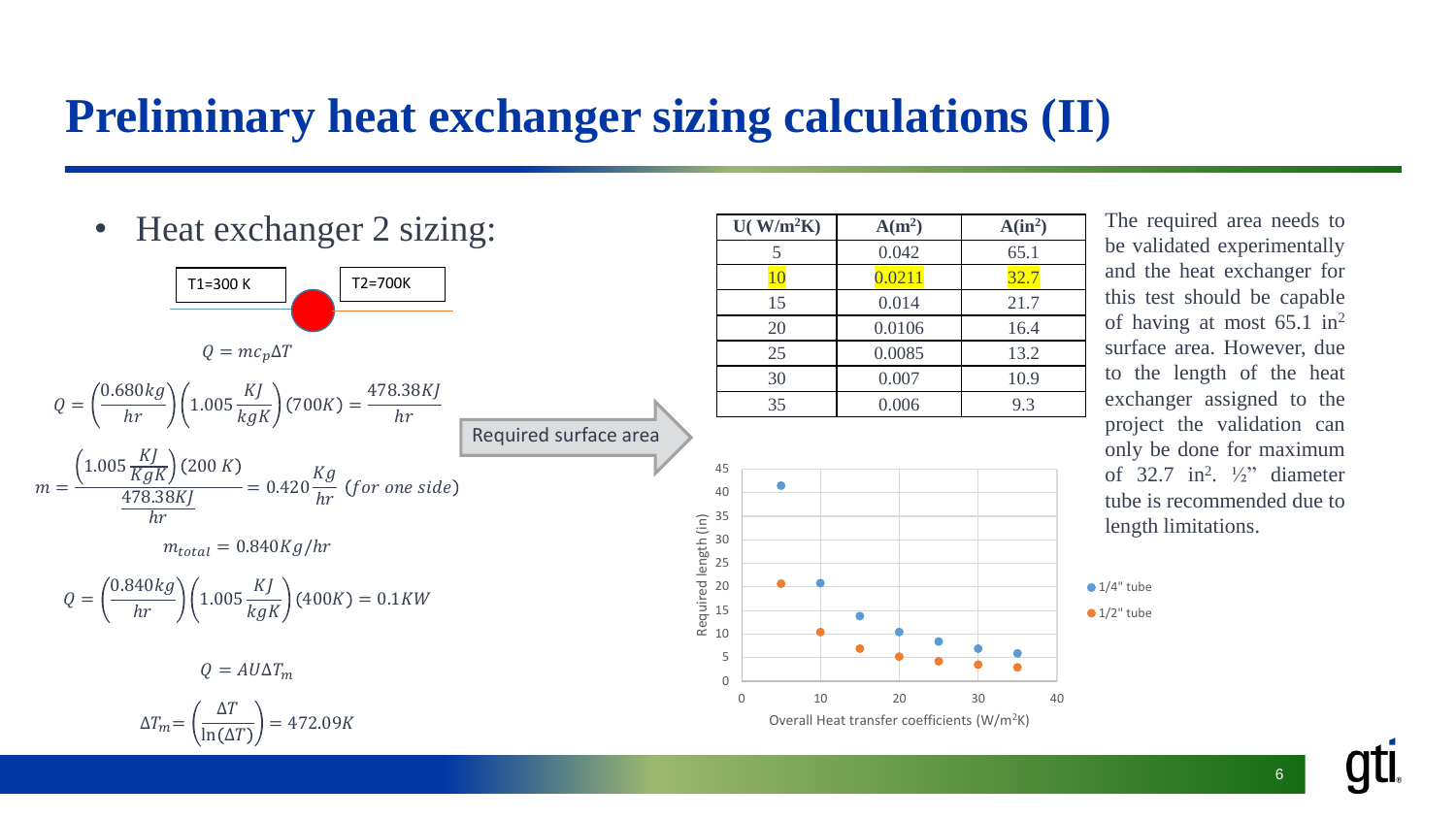# **Development of the experimental facility**

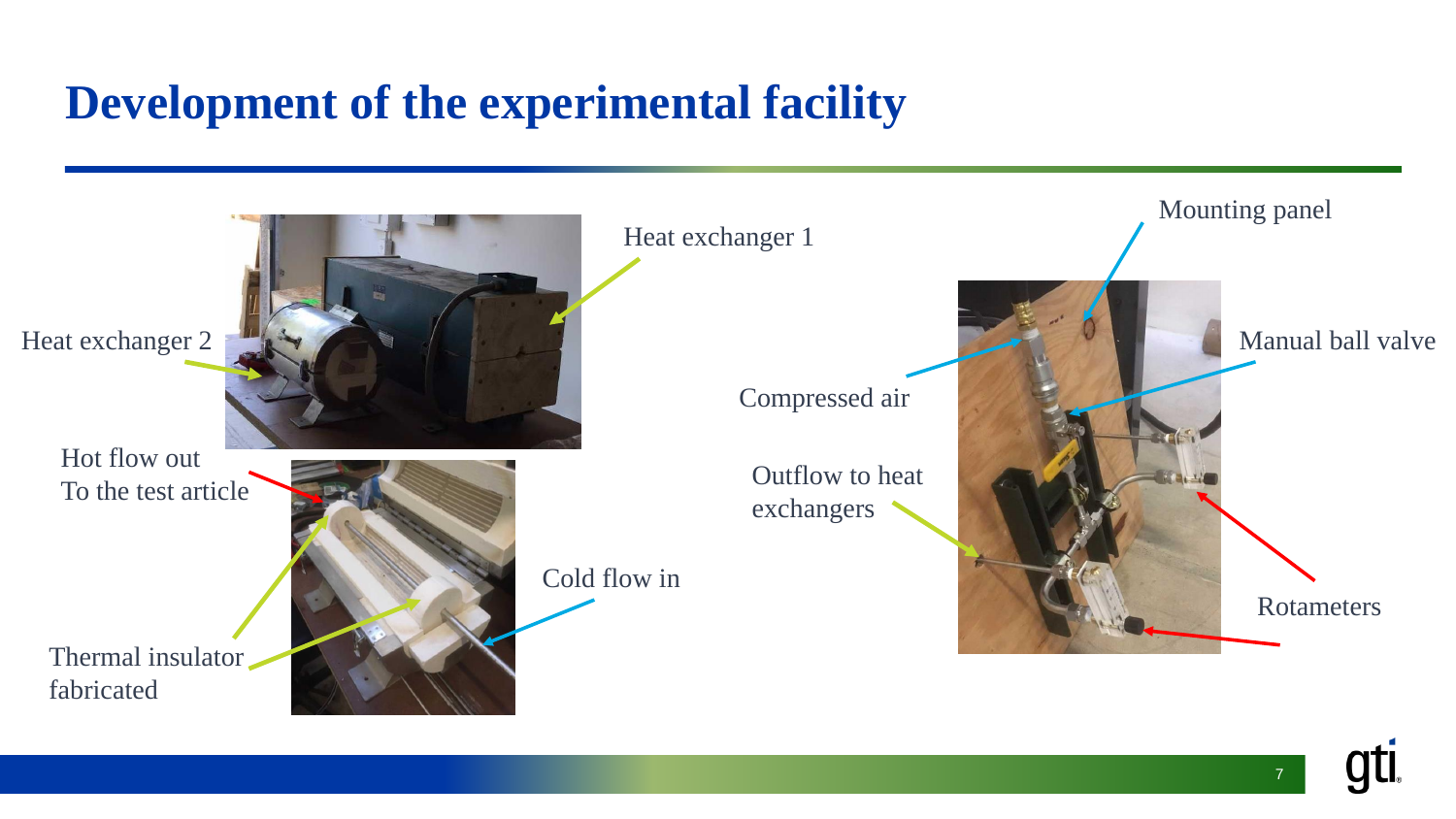### **Preliminary exhaust duct sizing of the test article**

- Air pre-heat duct is by itself a counter flow heat exchanger
- For a given amount of heat available for preheating cold intake air, due to size restrictions of the test article, the amount of surface area available in the duct is limited
- One possible solution is to add cylindrical pins along the duct
- The size and number of pins required need to be calculated

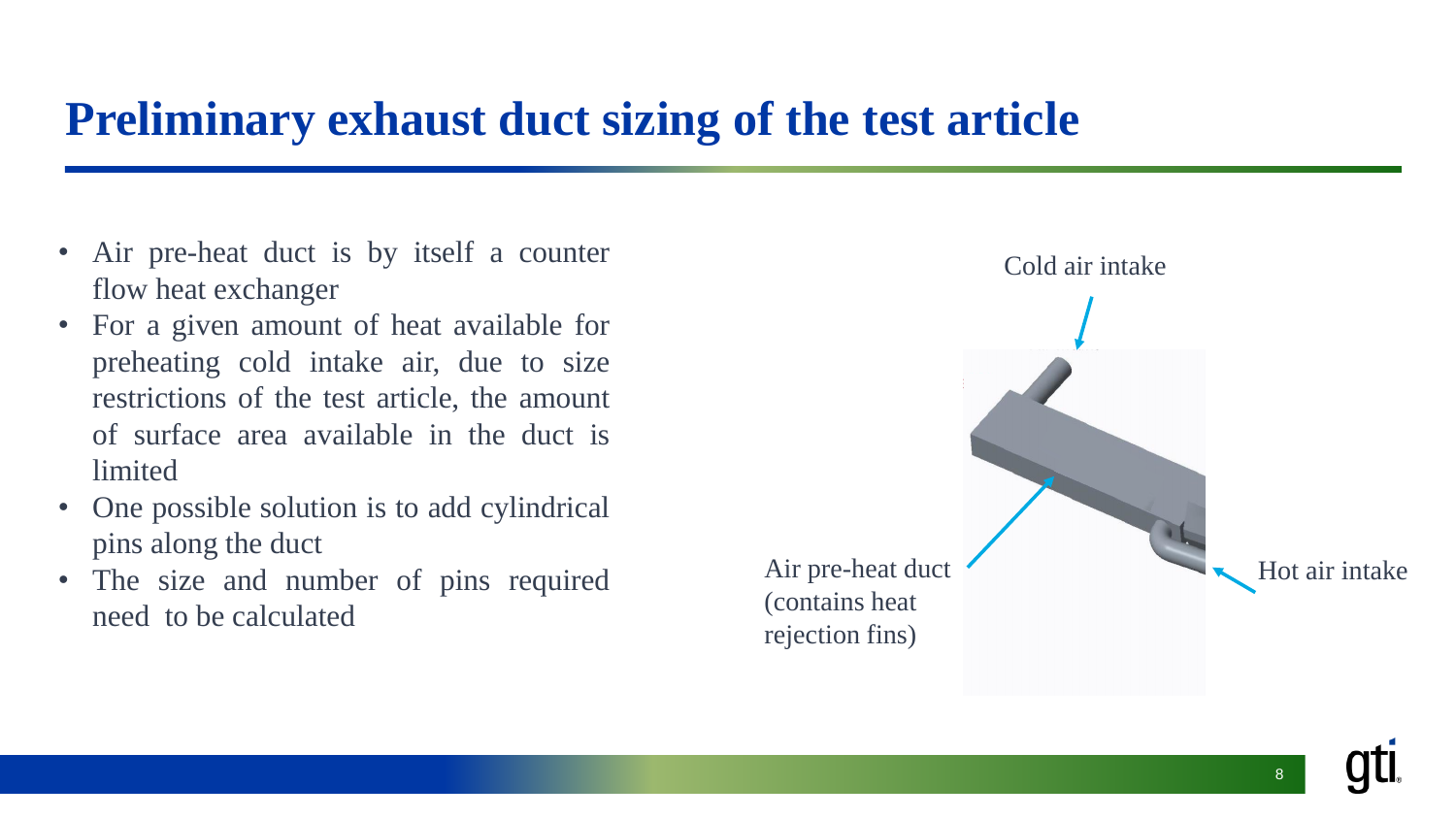#### **Preliminary exhaust duct sizing of the test article**

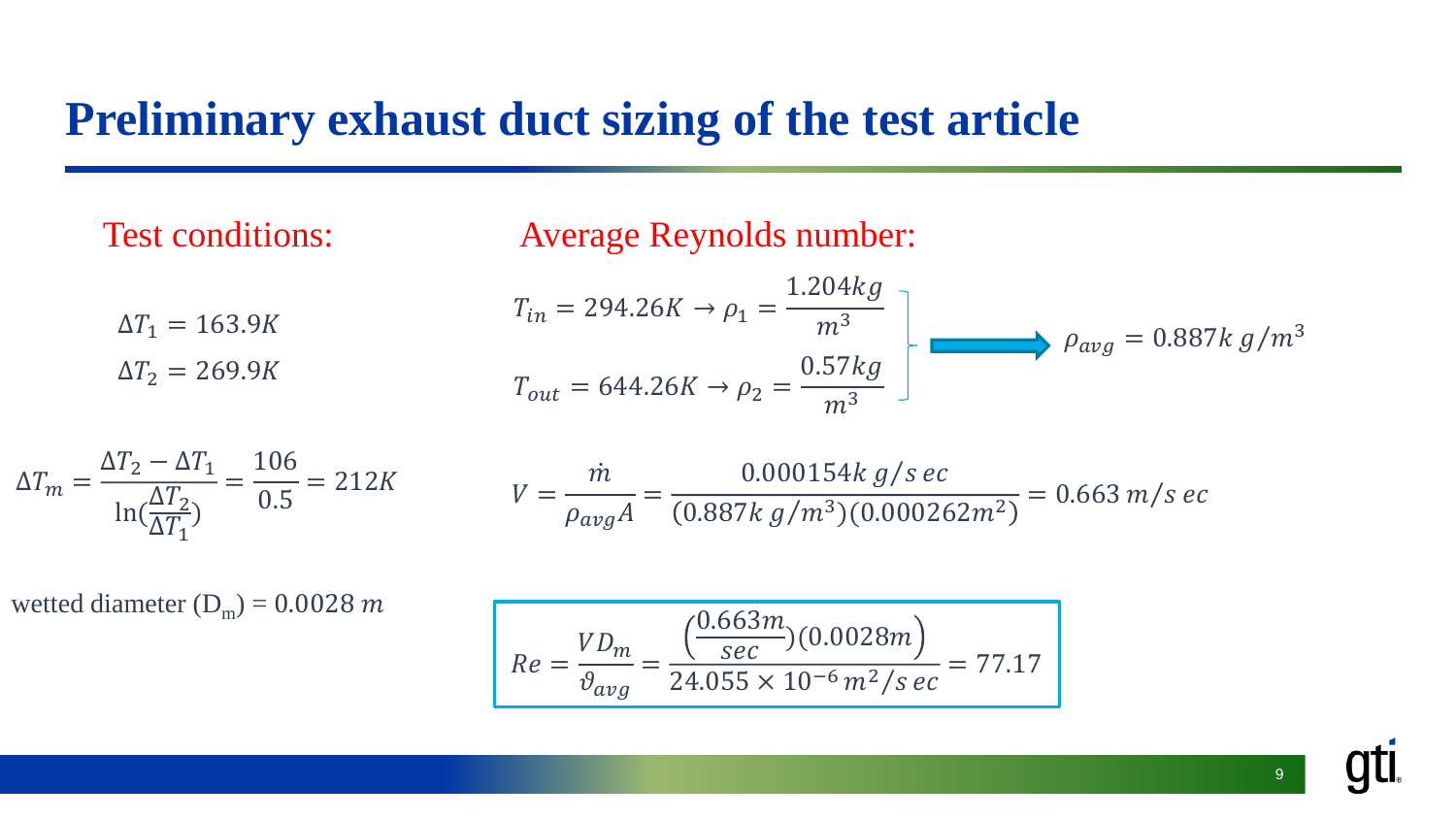#### **Preliminary exhaust duct sizing of the test article**

#### Overall heat transfer coefficient:

1  $\boldsymbol{U}$ = 1  $h_1$  $+$  $\overline{L}$  $\boldsymbol{k}$  $+$ 1  $h_{2}$ 

- $\blacksquare$   $h_1$ ,  $h_2$ : Heat transfer coefficients
- k: Thermal conductivity
- L: Inside duct length

$$
h_1 = \frac{Nu \ k}{D} = 50.85 \frac{W}{m^2 K}
$$

$$
h_2 = \frac{Nu \ k}{D} = 14.27 \frac{W}{m^2 K}
$$



#### Pin design:

$$
A_{required} = \frac{Q}{U\Delta T_m} = 0.023m^2 = 35.65in^2
$$

Initial design surface area without pins  $19.5in^2$ , therefore  $16.15 \text{ in}^2$  additional surface area needs to be implemented into the new design. Including 30% of calculations margin the number of cylindrical pins required is 200 with diameter of 0.25" and 0.125" of height.